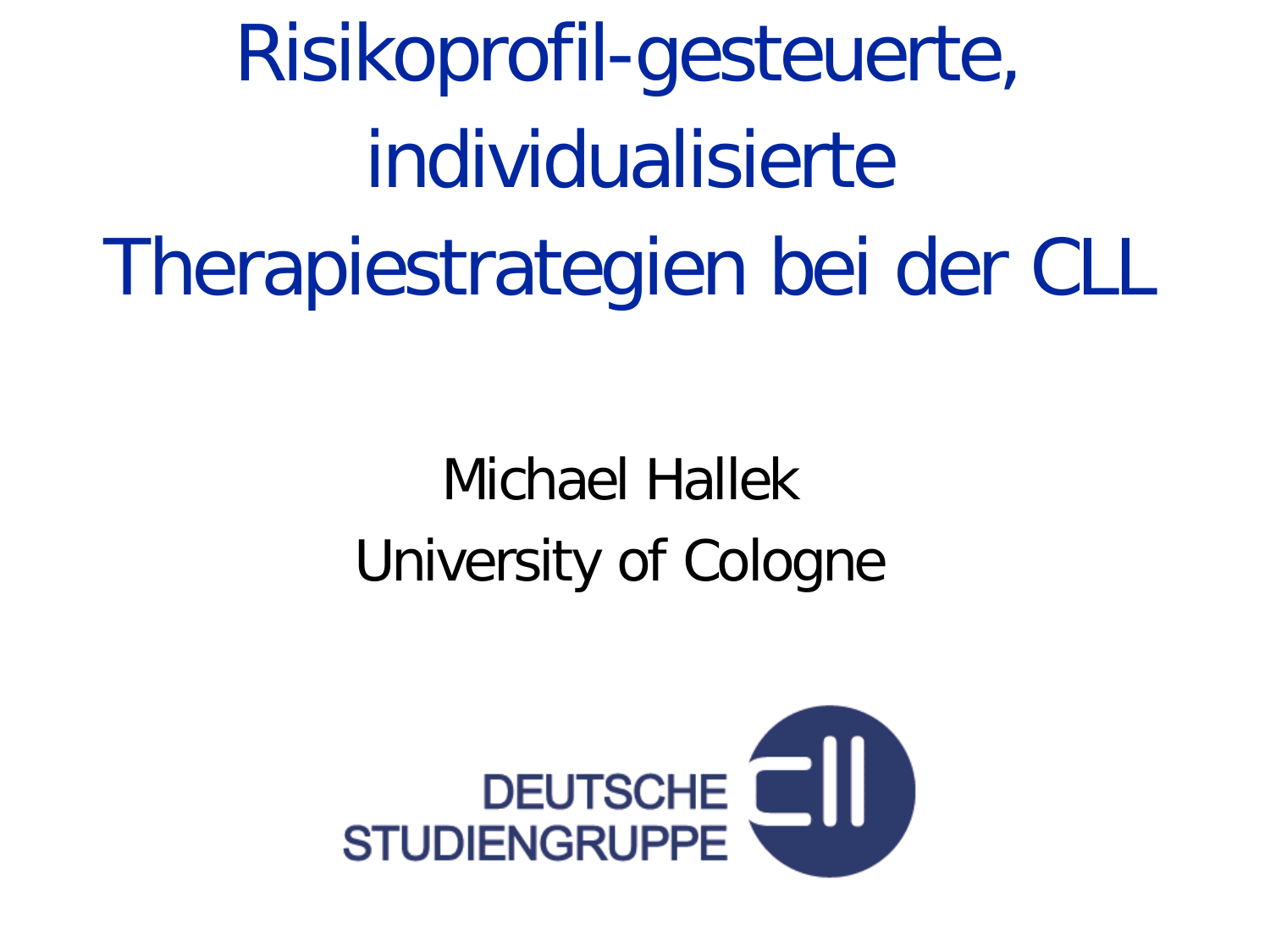## Substantial progress in CLL therapy in one decade

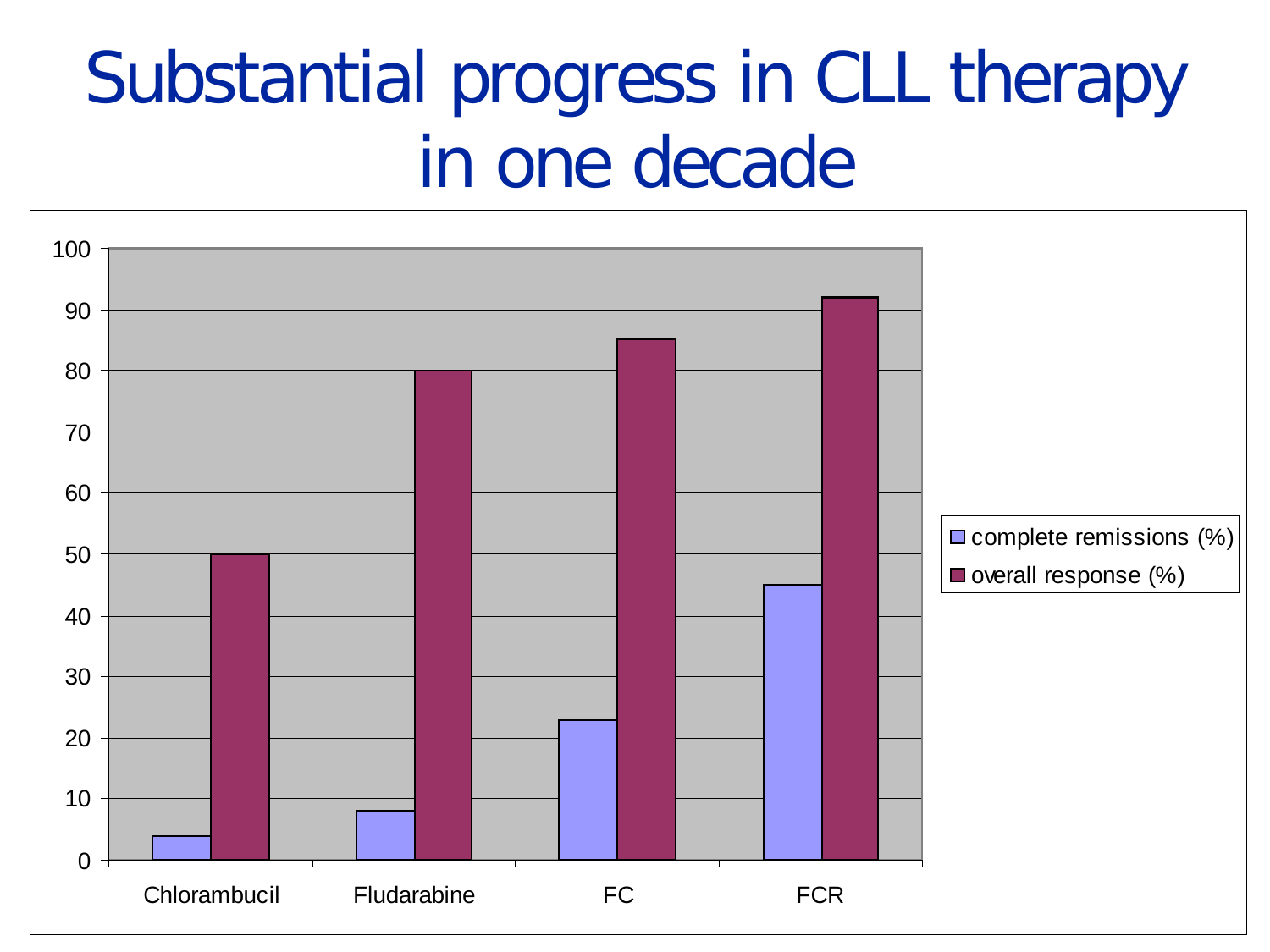# How do I assess the prognosis of my CLL patient…

…the toolbox might need some cleaning up…

 $ZAP70 - SCD23 - staging - CT scan - hemoglobin$ <br>
- serum thymidine kinase - serum B2-<br>
microglobulin - LDH - age - sex - CD38 -<br>
lymphocyte doubling time - B symptoms -<br>
response to treatment - MRD - immunoglobulin<br>
mutation status (IgVH) - absolut deaminase (AID) - Lipoprotein lipase A<br>expression - ADAM29 expression - HS1 protein<br>expression - Micro RNA genetic signature -<br>CLLU1 expression???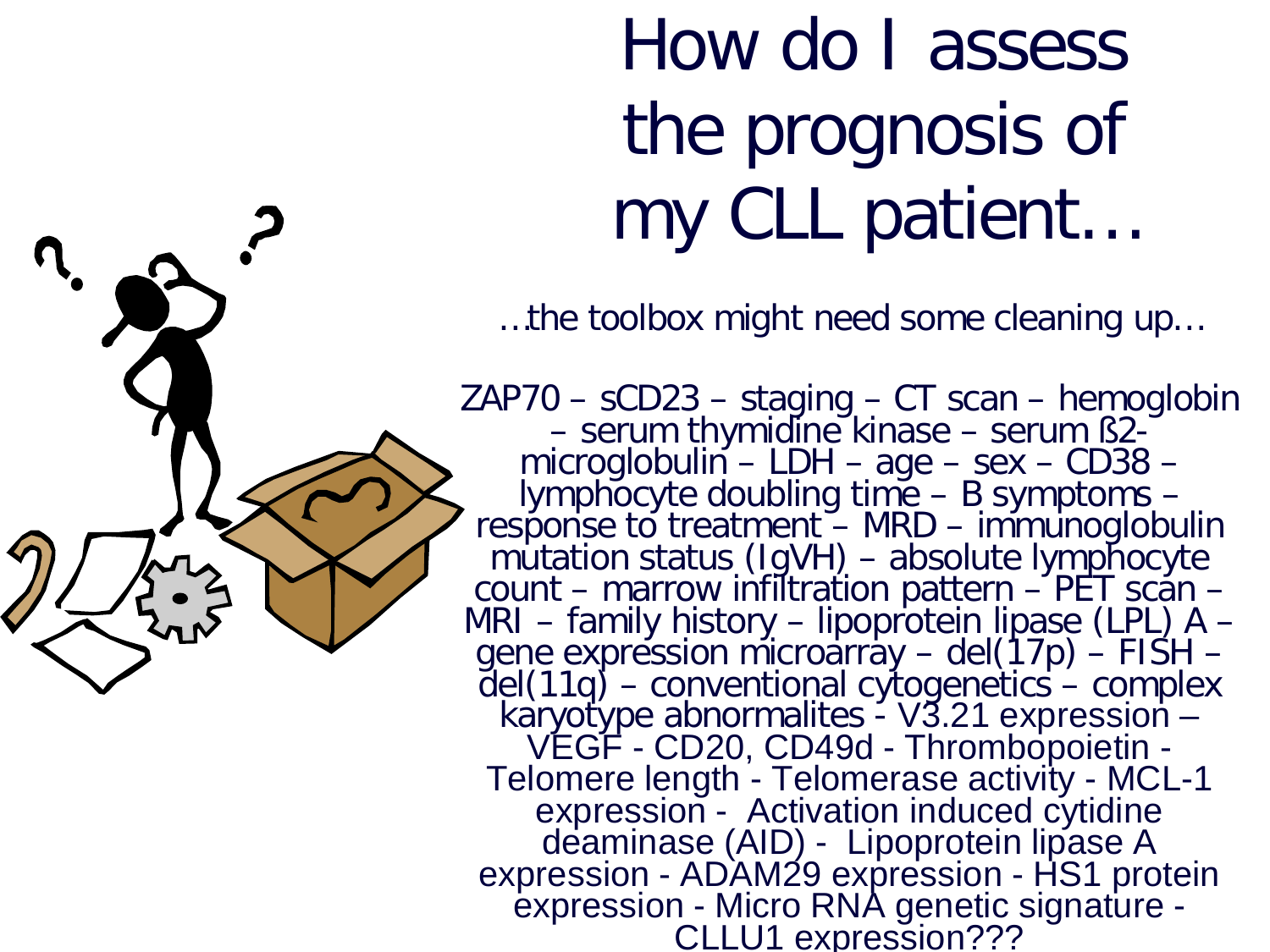# Only 5 prognostic factors for CLL **management**<br>(Cramer & Hallek, Nat. Rev. Clin. Oncol. In press)

- 1. Staging
- 2. Lymphocyte doubling time
- 3.Response to treatment
- 4.Molecular cytogenetics (FISH)
- 5. Physical fitness

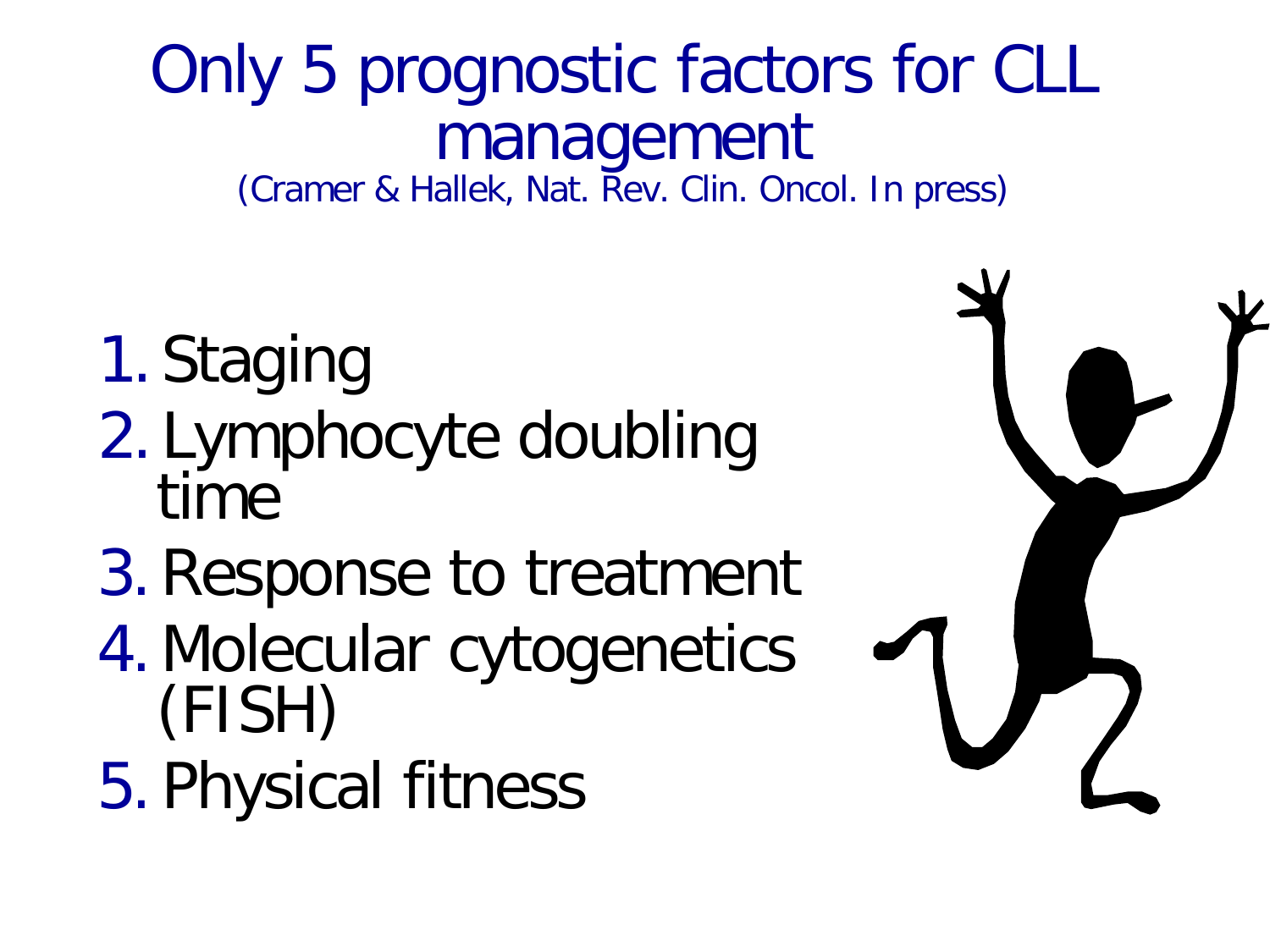Frühe Stadien, keine  $Krankheits-Aktivität \rightarrow$ keine Therapie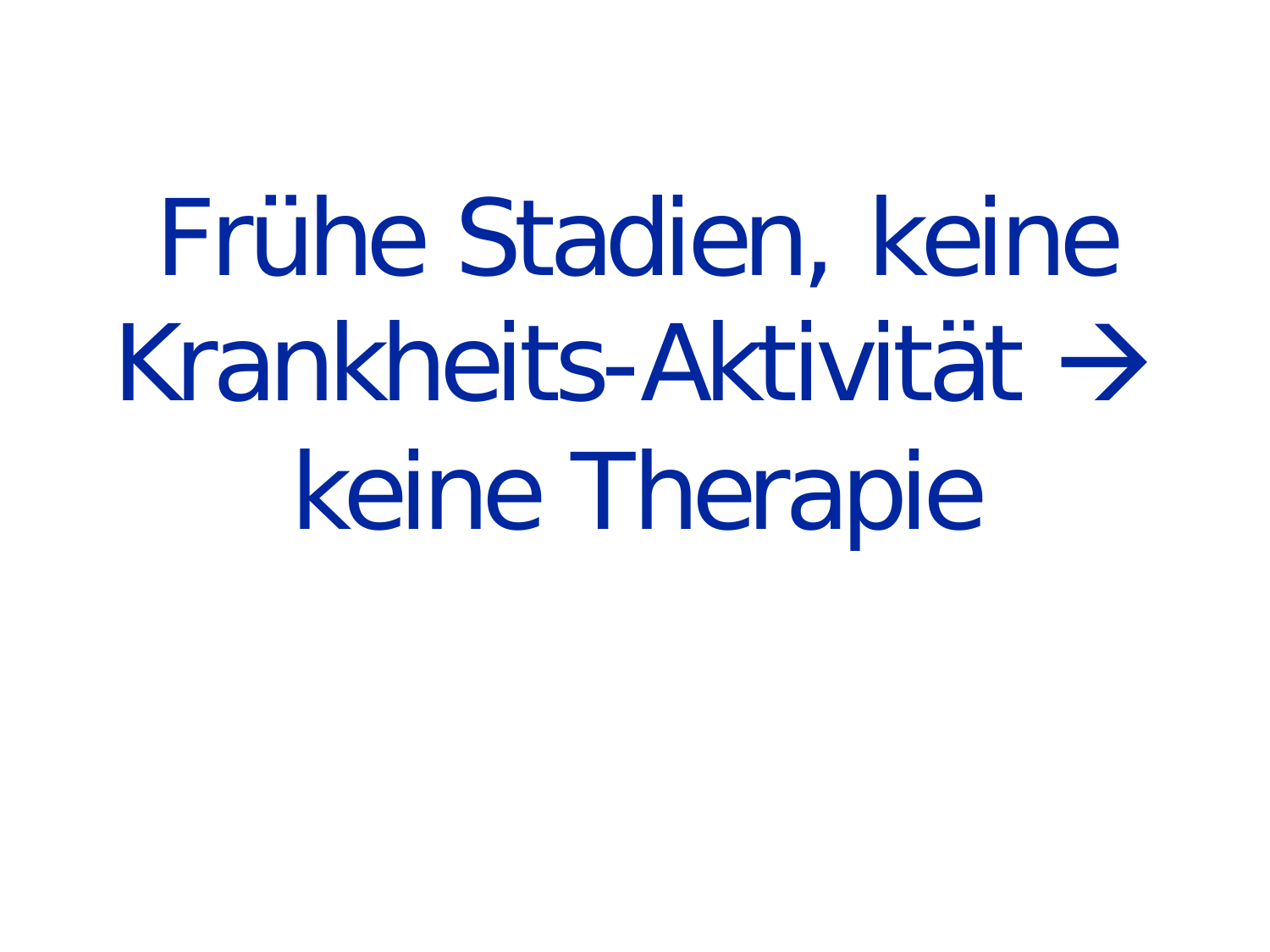Fortgeschrittene Stadien, reduzierte Fitness  $\rightarrow$ Chlorambucil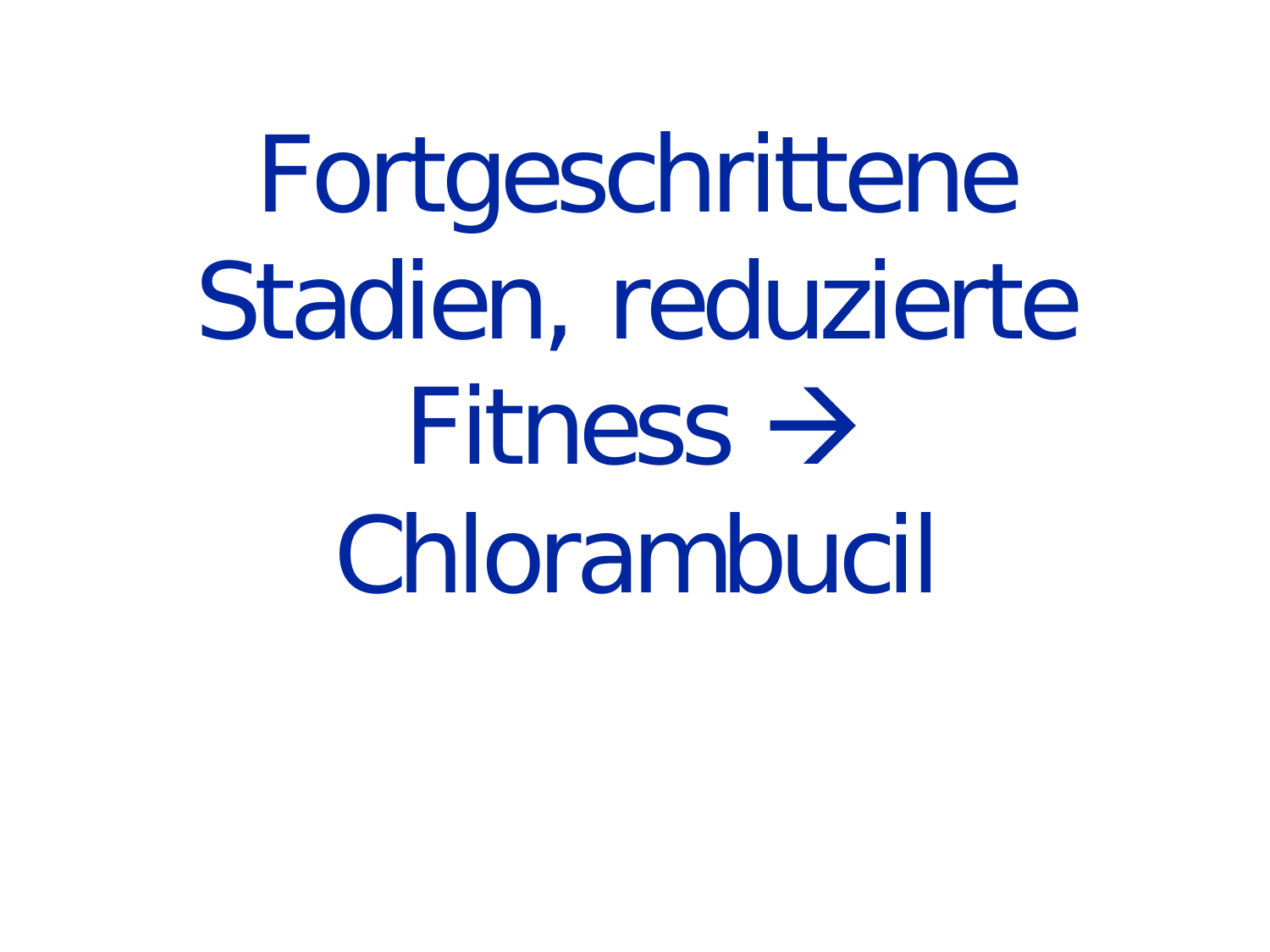## Comparison of fludarabine, bendamustine, alemtuzumab and chlorambucil as single agents

|                                     | Rai 2000 <sup>1</sup> |                | Hillmen 2007 <sup>2</sup> |                | Knauf 2009 <sup>3</sup> |                |
|-------------------------------------|-----------------------|----------------|---------------------------|----------------|-------------------------|----------------|
| Regimen                             | F                     | Chl            | $\mathsf{Al}$             | Chl            | Ben                     | Chl            |
| N                                   | 179                   | 193            | 149                       | 148            | 162                     | 157            |
| Median age, years                   | 64                    | 62             | 59                        | 60             | 63                      | 66             |
| Rai Stage III-IV<br>or Binet C, %   | 39                    | 41             | 34                        | 33             | 29                      | 29             |
| Grade $3/4 \downarrow$ ANC,<br>$\%$ | 27                    | 19             | 41                        | 25             | 23                      | 10.6           |
| CR, %                               | 20                    | $\overline{4}$ | 24                        | $\overline{2}$ | 31                      | $\overline{2}$ |
| OR, %                               | 63                    | 37             | 83                        | 55             | 68                      | 31             |
| Med. PFS (mo)                       | 20                    | 14             | 14.6                      | 11.7           | 21.6                    | 8.3            |

1. Rai KR, *et al. N Engl J Med*. 2000; 343:1750–1757. 2. Hillmen P, *et al. J Clin Oncol.* 2007; 25:5616–5623. 3. Knauf WU, *et al. J Clin Oncol* 2009; 27:4378-4384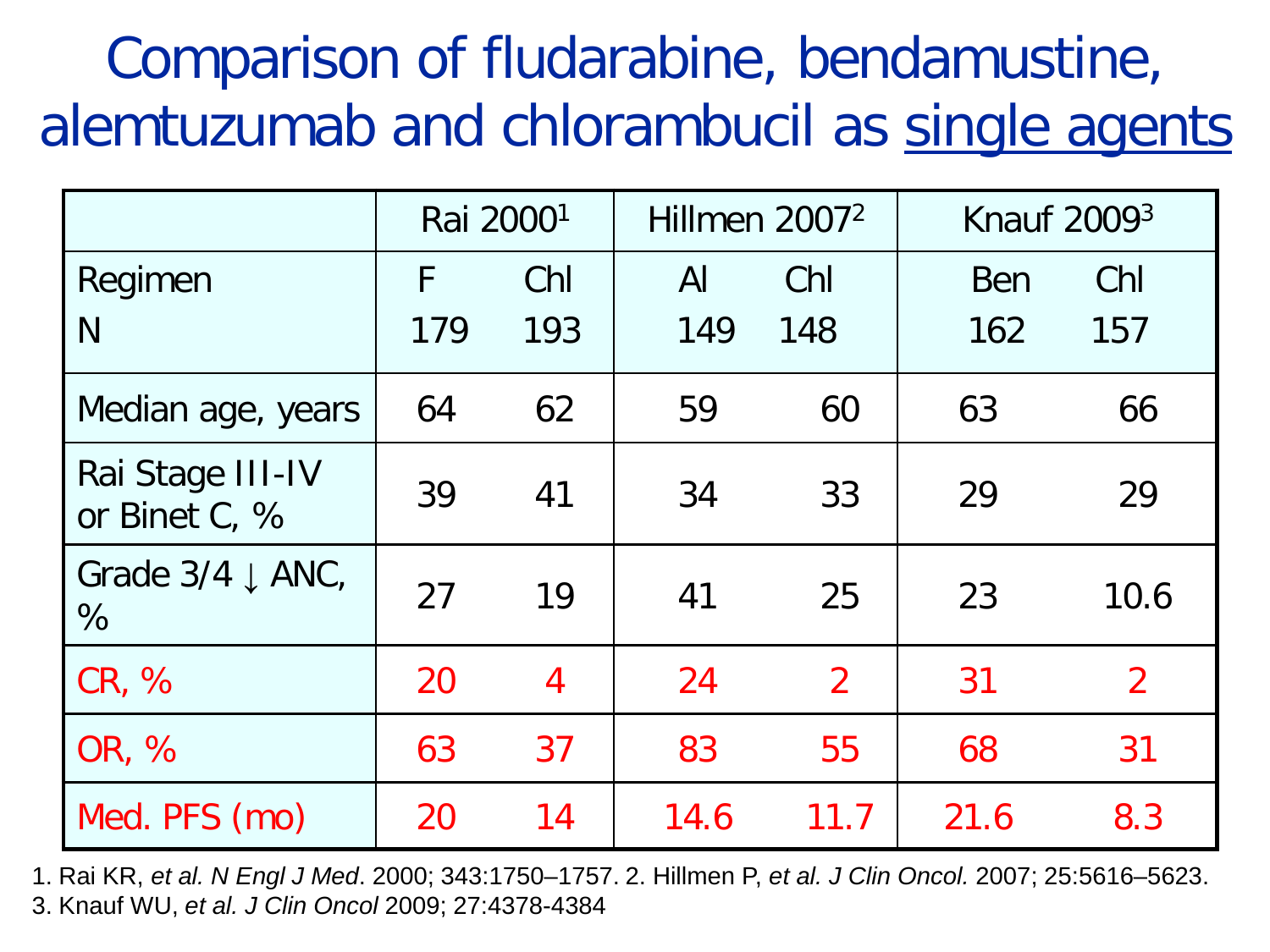### CLL5 protocol, patients > 65 years (median 70)

E

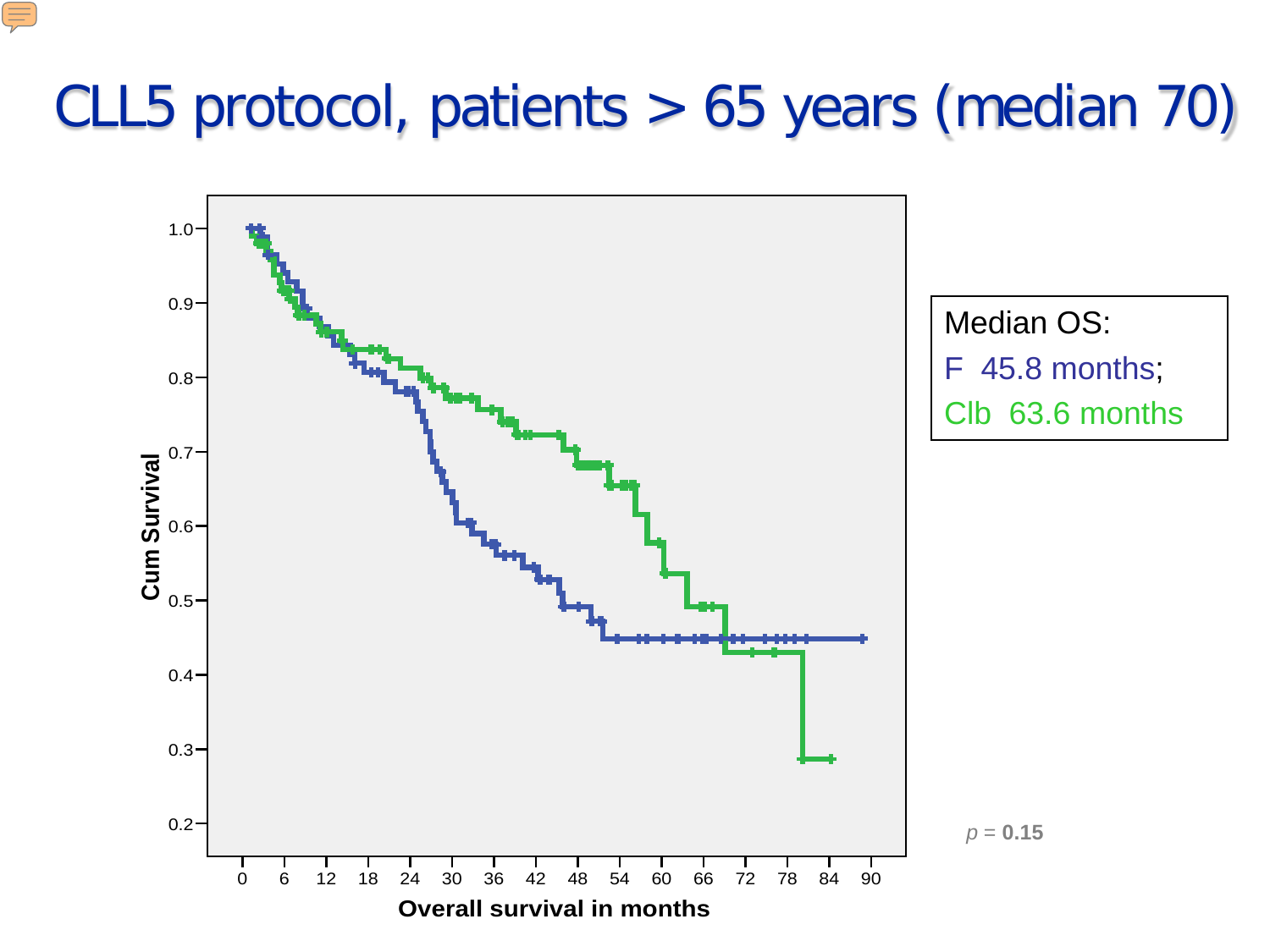Fortgeschrittene Stadien, gute Fitness  $\rightarrow$  FCR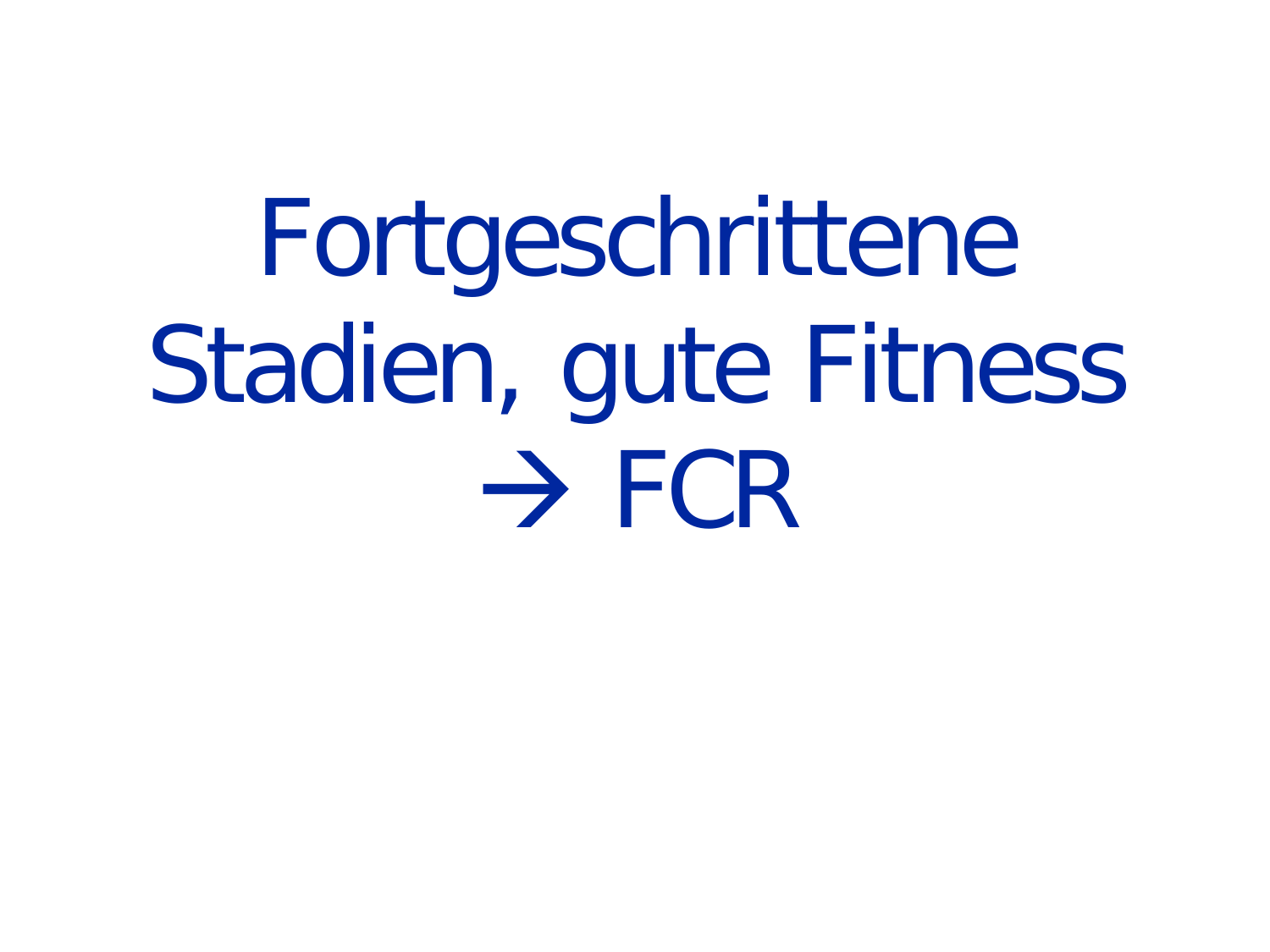# CLL8 Study Design

*Hallek et al, Lancet 2010*



Updated results of the 3rd analysis Median observation time ca 48 months.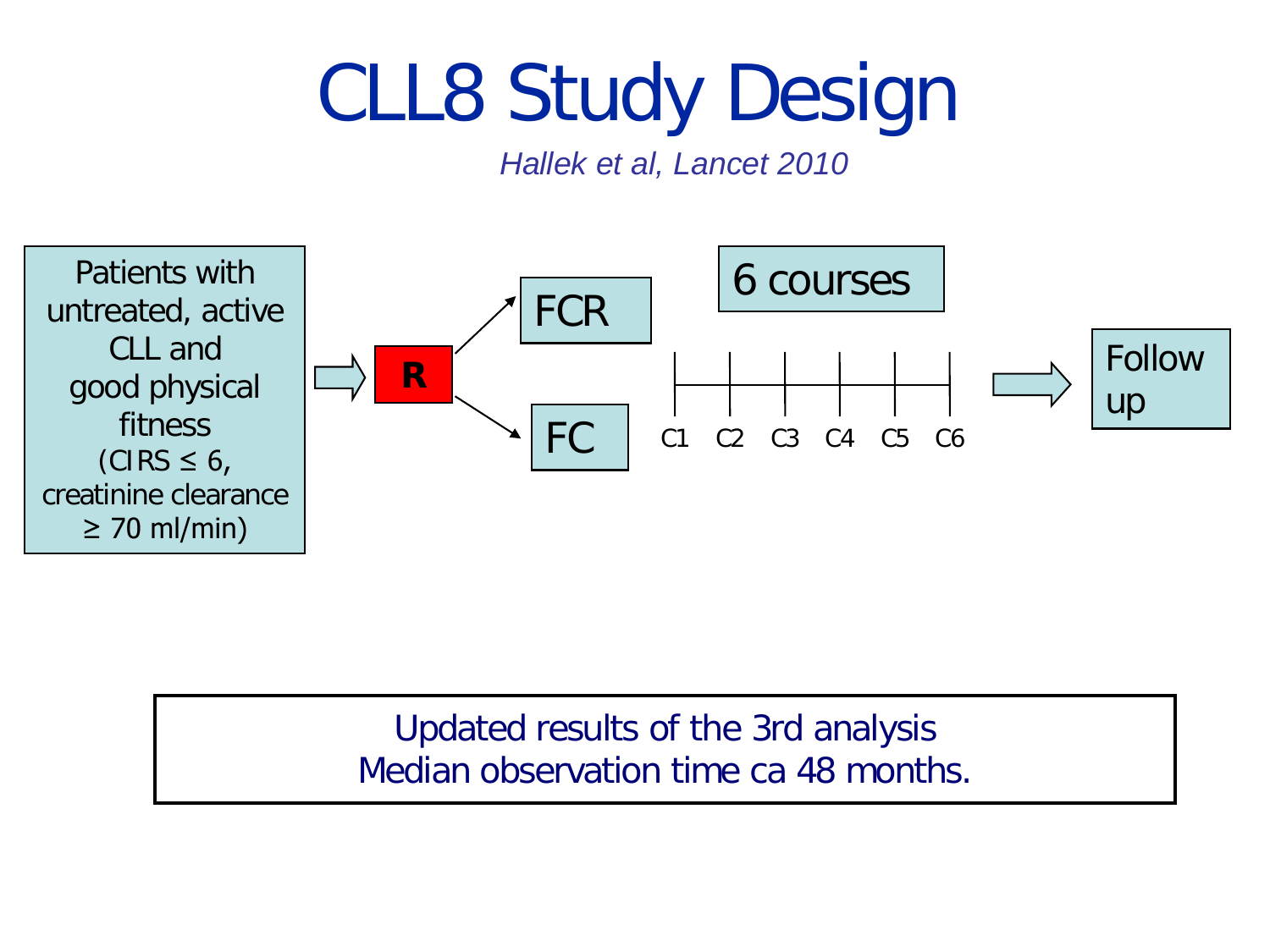#### **CLL8 UPDATE 2010: OVERALL SURVIVAL**





N=817 Median OS not reached for both arms 75% OS: FC: 48.4 months, FCR: 60.7 months, Hazard rate: 0.75; 95%CI:0.563-0.986; p=0.039.

At 4 years post randomisation 75,5% were alive in the FC and 81,8% in the FCR arm.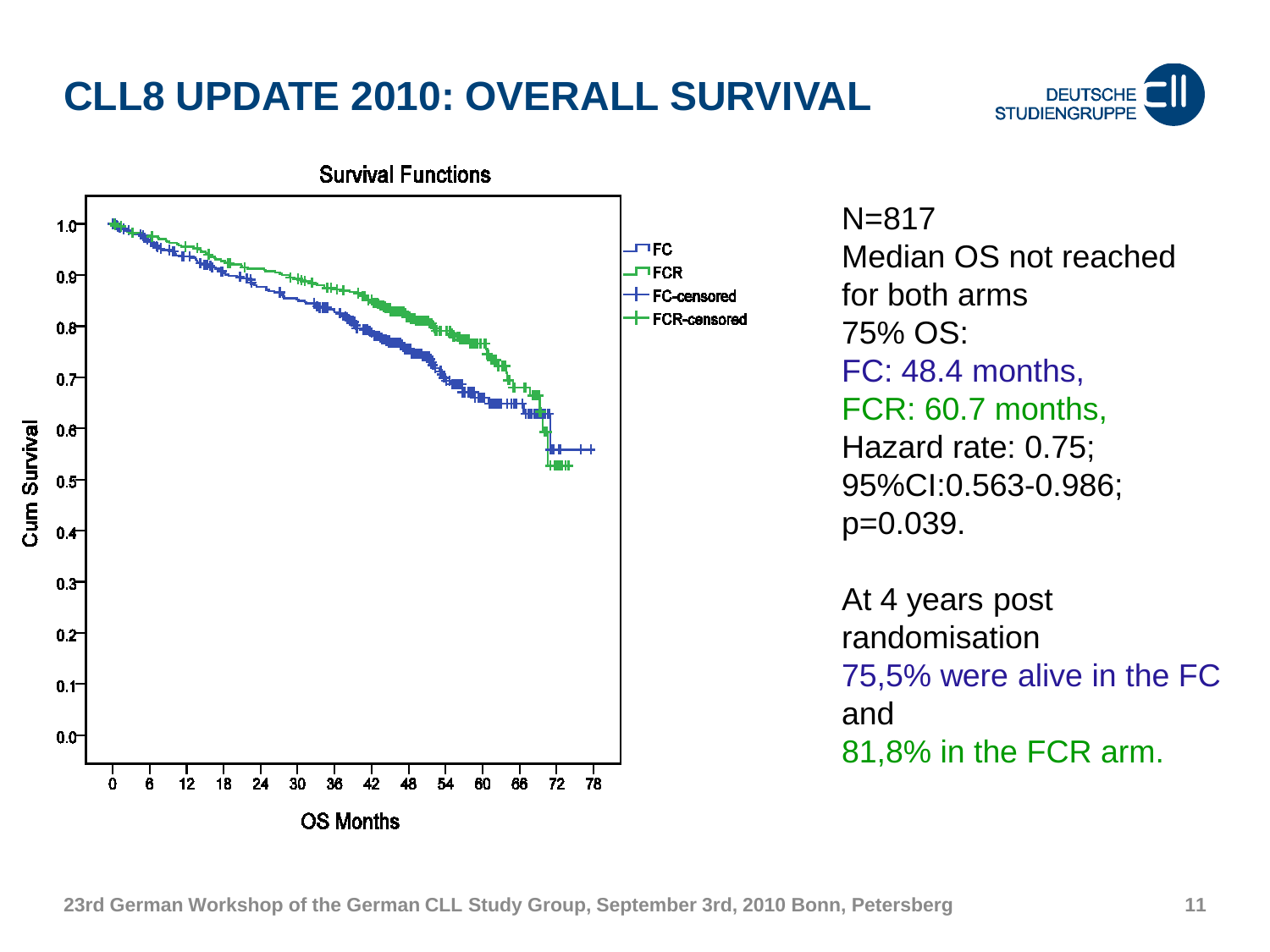# Key lessons from the CLL8 study

- FCR improves outcome
	- Response rates (CR, ORR, MRD)
	- Progression-free survival
	- Overall survival

• Achieving a good response (CR) produces longer survival.

• Choice of first line therapy improves the natural course of CLL.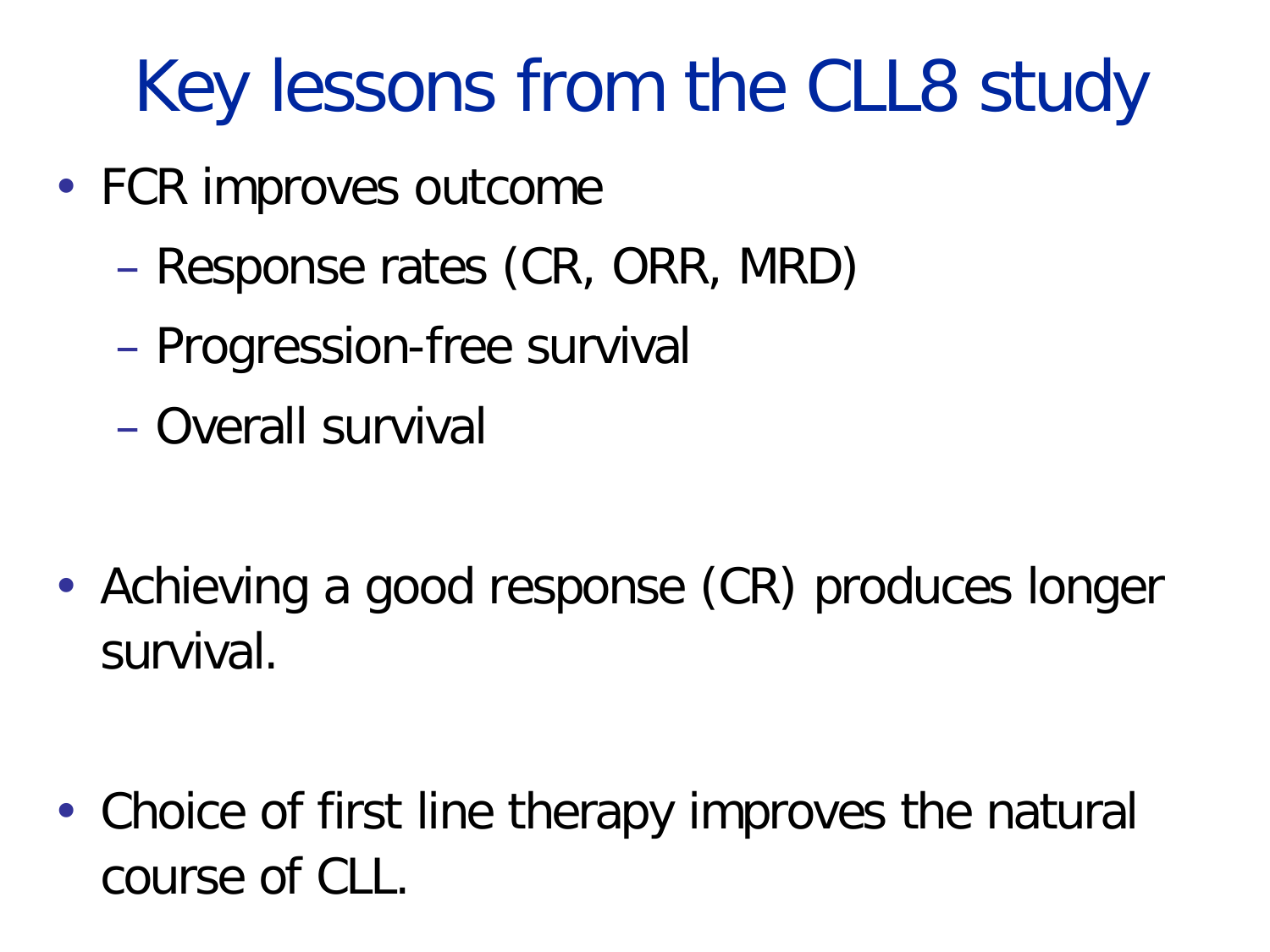# Für die Praxis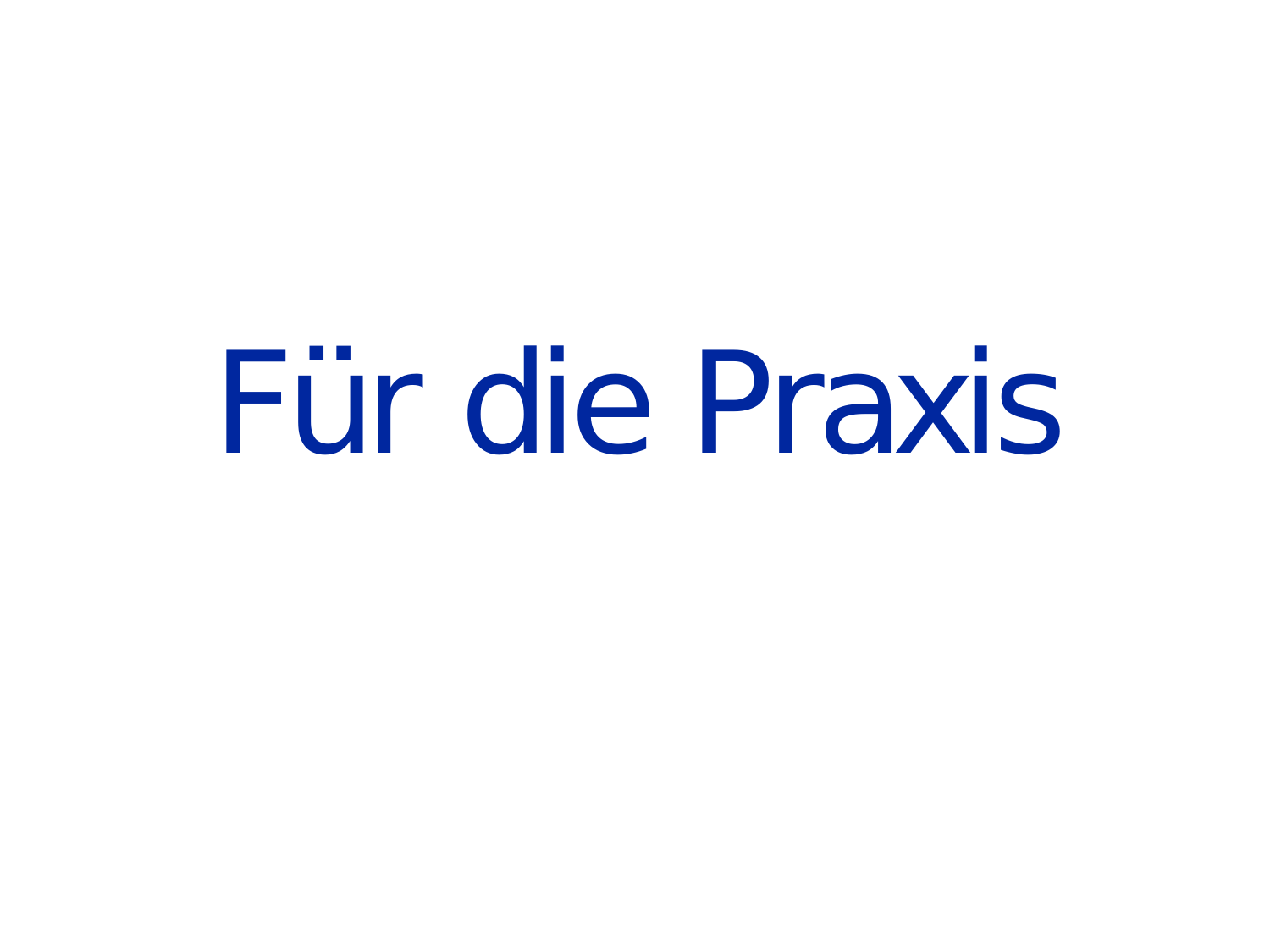## Classification of patients by a comprehensive geriatric assessment (CGA)



Balducci L & Extermann M, Oncologist 2000; 5:224–237.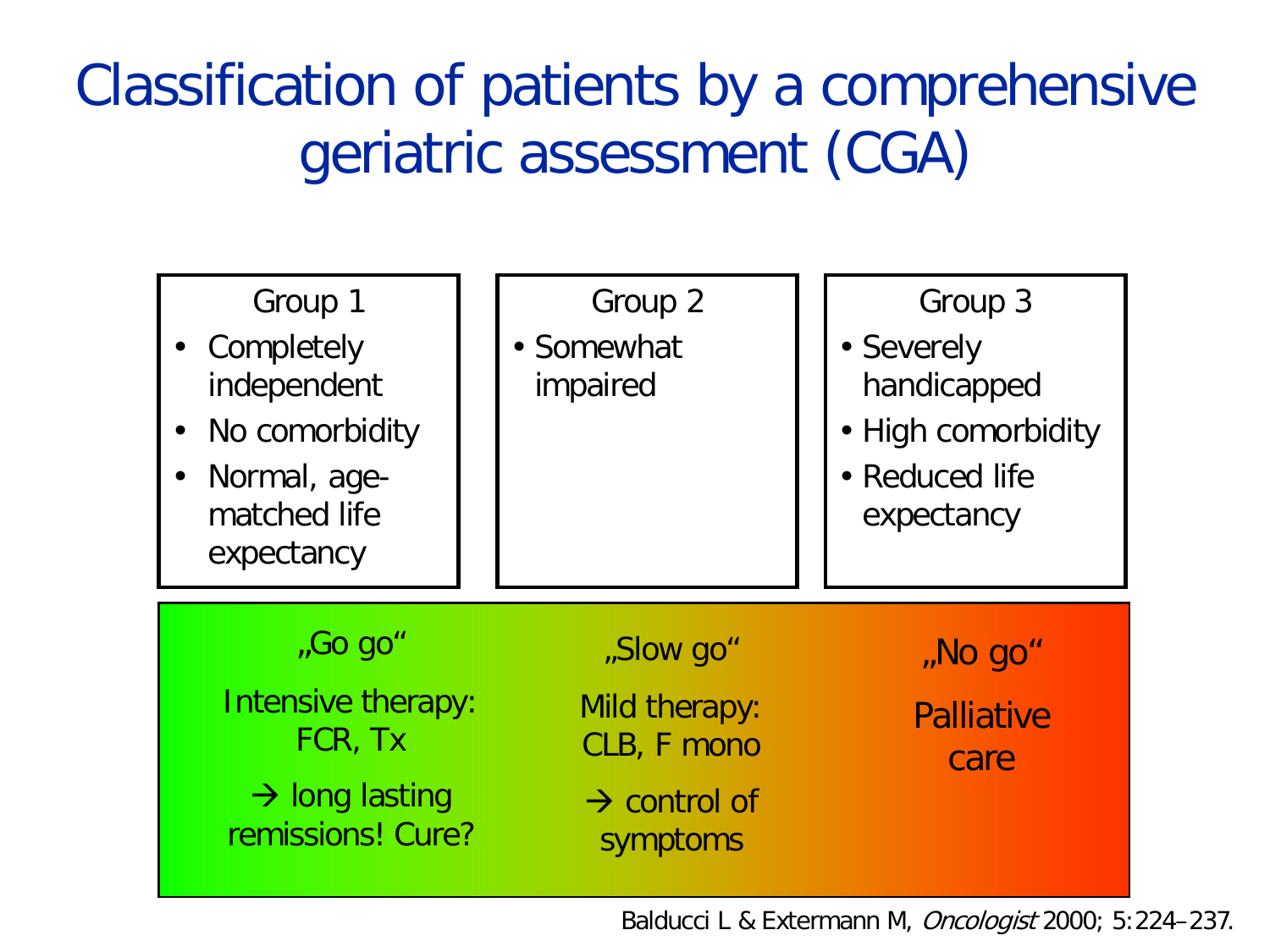Emergence of a "personalized" approach in CLL management

**Diagnostics** 

 $\rightarrow$  Therapy

• Molecular cytogenetics (FISH)

- MRD
- Clinical assessment of fitness
- Del(17p)/TP53mut  $\rightarrow$  Alemtuzumab or  $FCR \rightarrow$  alloTx
- Del(13q), Trisomy 12  $\rightarrow$  FR or FCR
- Del(11q)  $\rightarrow$  FCR
- Intensify therapy if MRD+?
- Maintenance therapy?
- Slow go  $\rightarrow$  Monotherapy (CLB) + antibody?
- Go go  $\rightarrow$  FCR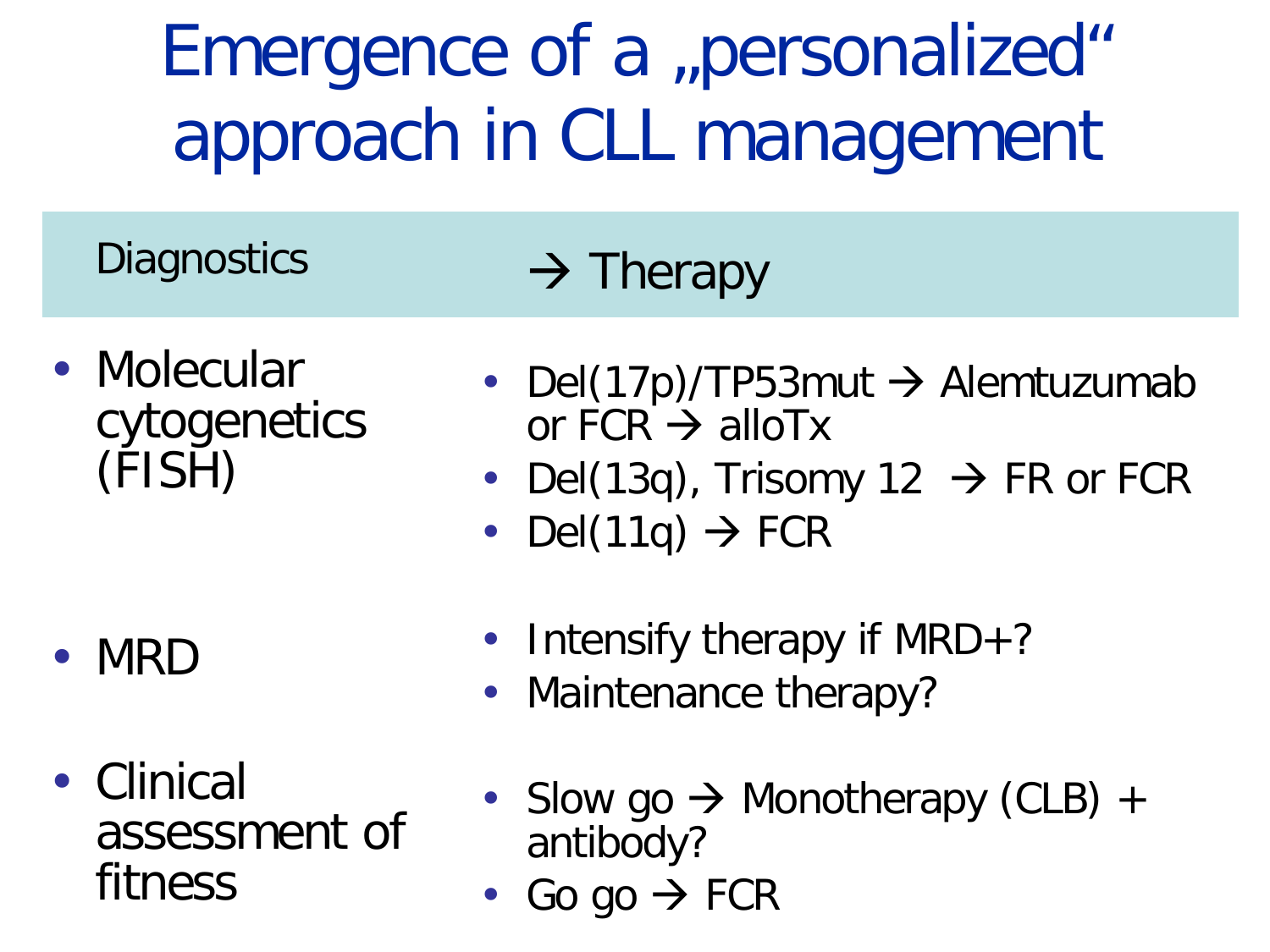## CLL 2010: first line treatment

| Stage                                            | <b>Fitness</b>         | Therapy                                                              |                                                                                                   |  |  |
|--------------------------------------------------|------------------------|----------------------------------------------------------------------|---------------------------------------------------------------------------------------------------|--|--|
|                                                  |                        | <b>Standard</b>                                                      | Alternatives (trials)                                                                             |  |  |
| Binet A-B,<br>Rai 0-II,<br>inactive              | <b>Irrelevant None</b> |                                                                      | Treat high risk patients                                                                          |  |  |
| Active<br>disease or<br>Binet C or<br>Rai III-IV | Go go                  | $\cdot$ FCR<br>$\cdot$ del(17p): FCR, A,<br>$FA \rightarrow AlloSCT$ | FR, BR, FA                                                                                        |  |  |
|                                                  | <b>Slow go</b>         | $\cdot$ CLB<br>$\cdot$ del(17p): A                                   | • Dose-reduced F, FC, B,<br><b>FCR</b><br>• CLB+R or CLB+O or<br>$CLB+GA101$<br>• MAb monotherapy |  |  |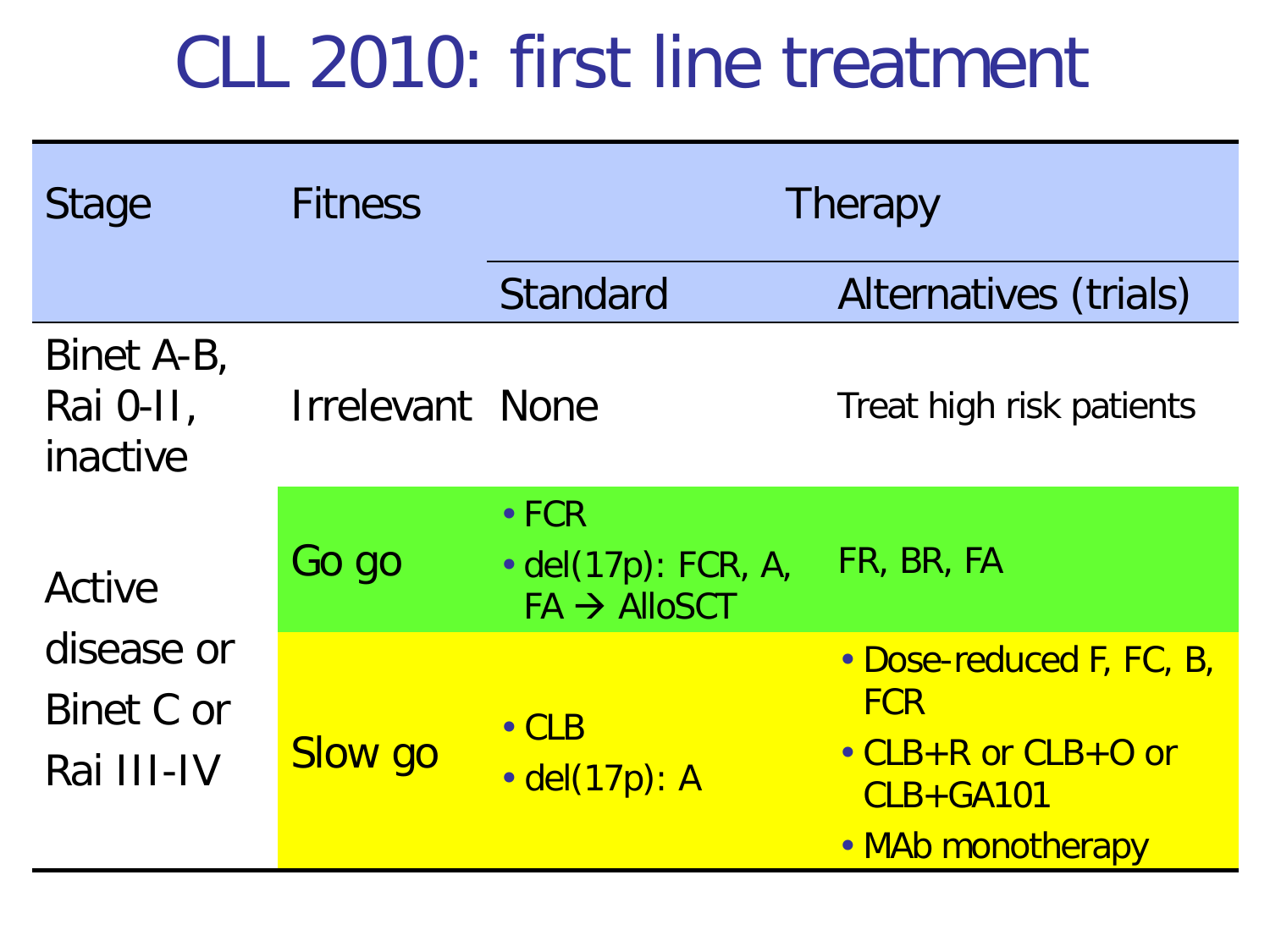## CLL 2010: second line treatment

| Response<br>to therapy                              | <b>Fitness</b> | Therapy                       |                                                                                                                             |  |  |
|-----------------------------------------------------|----------------|-------------------------------|-----------------------------------------------------------------------------------------------------------------------------|--|--|
|                                                     |                | Standard                      | Alternatives (trials)                                                                                                       |  |  |
| Refractory or<br>progression<br>within 1-2<br>years | Go go          | A, FA, FCR→Allo<br><b>SCT</b> | flavopiridol,<br>lenalidomide,<br><b>BR</b>                                                                                 |  |  |
|                                                     | <b>Slow go</b> | <b>Trial!</b><br>Α            | $F$ (unless del(17p)),<br><b>FCRIIte, BR,</b><br><b>Bendamustine</b><br>Lenalidomide,<br>Ofatumumab,<br><b>HD Rituximab</b> |  |  |
| Progression<br>after 1-2<br>years                   | all            | Repeat first line             |                                                                                                                             |  |  |